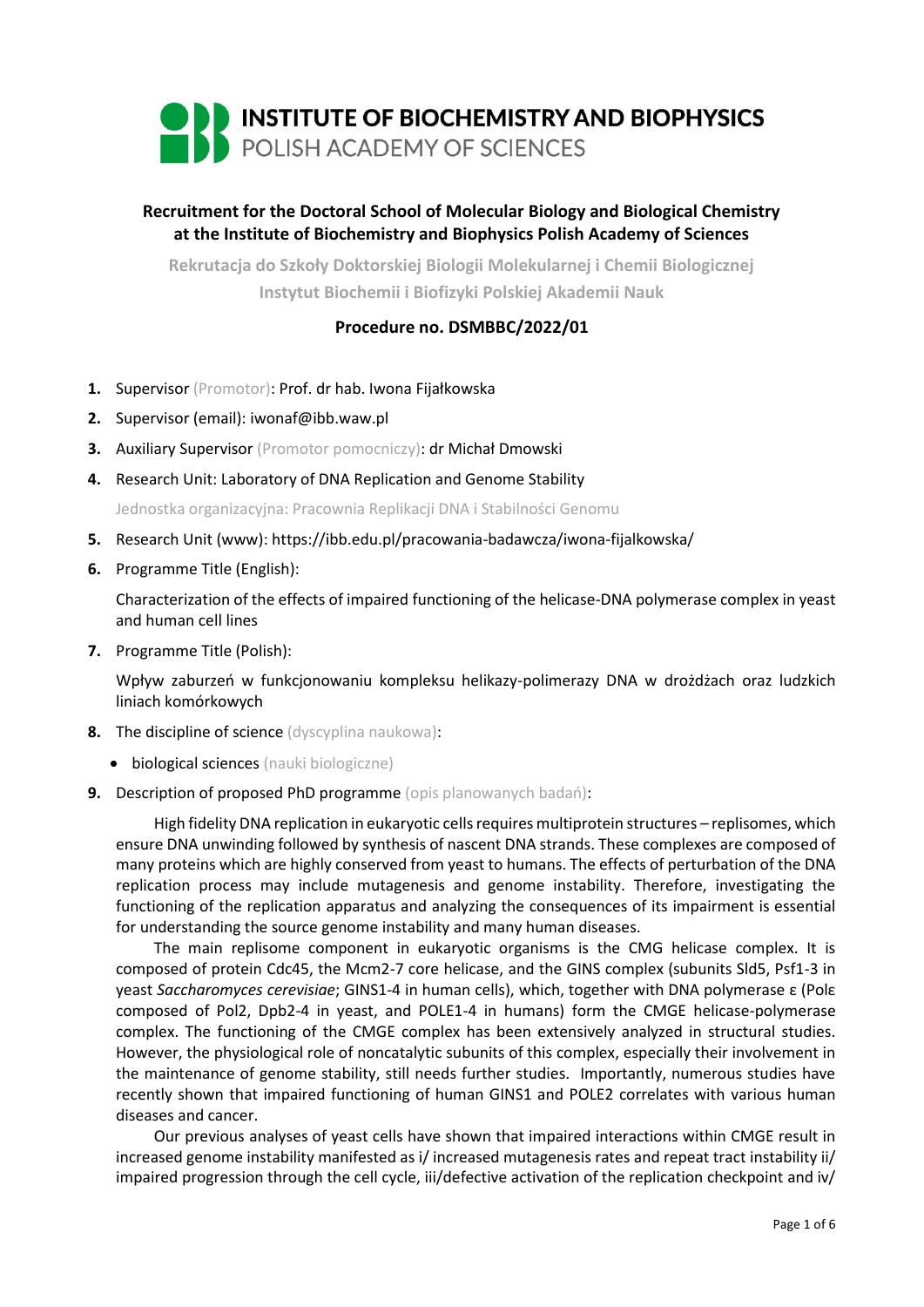disturbances in the involvement of particular DNA polymerases in replication of leading and lagging DNA strands.

The aim of the proposed project will be to investigate the consequences of and mechanisms that act in response to the defective functioning of the helicase-polymerase complex with an emphasis on recombination-dependent processes. We are planning to use a genetic system that enables the analysis of mitotic recombination as well as chromosome loss events. The project also aims to analyze in yeast the formation of large-scale expansions of GAA repeats using a genetic system mimicking the human FXN gene's situation responsible for the human disease Friedreich's ataxia. The second part of the project will aim to analyze how mutations in human genes encoding GINS1, CDC45, or POLE2 subunits resulting in impaired functioning of the CMGE helicase-polymerase complex will influence DNA replication and genome stability in human cell lines. We will analyze cell cycle progression, mutagenesis rates, repeat tracts instability, and genome-scale rearrangements using various technics e.g. Flow cytometry analysis (FACS), viability and proliferation tests, HPRT forward mutagenesis assay, and array-based comparative genomic hybridization (aCGH).

- **10.** Literature references related to conducted /planned research (literatura związana z planowanymi badaniami):
	- M. Dmowski, J. Rudzka, J.L. Campbell, P. Jonczyk, I.J. Fijałkowska, Mutations in the Non-Catalytic Subunit Dpb2 of DNA Polymerase Epsilon Affect the Nrm1 Branch of the DNA Replication Checkpoint, PLoS Genet. 13 (2017) 1–24. [https://doi.org/10.1371/journal.pgen.1006572.](https://doi.org/10.1371/journal.pgen.1006572)
	- M. Jedrychowska, M. Denkiewicz-Kruk, M. Alabrudzinska, A. Skoneczna, P. Jonczyk, M. Dmowski, I.J. Fijalkowska, Defects in the GINS complex increase the instability of repetitive sequences via a recombination-dependent mechanism, PLoS Genet. 15 (2019) e1008494. [https://doi.org/10.1371/journal.pgen.1008494.](https://doi.org/10.1371/journal.pgen.1008494)
	- M. Dmowski, M. Jedrychowska, K. Makiela-Dzbenska, M. Denkiewicz-kruk, S. Sharma, A. Chabes, H. Araki, J. Fijalkowska, Increased contribution of DNA polymerase delta to the leading strand replication in yeast with an impaired CMG helicase complex, DNA Repair (Amst). 110 (2022) 103272. [https://doi.org/10.1016/j.dnarep.2022.103272.](https://doi.org/10.1016/j.dnarep.2022.103272)

### 11. Requirements for the candidate (wymagania):

hold a degree of Master of Science [*Magister*], Master of Engineering [*Magister Inżynier*], medical doctor or equivalent in the field of: exact sciences, natural sciences, medical sciences or related disciplines, granted by a Polish or foreign university; a person who does not possess the qualifications described above may take part in the competition, but must obtain the qualifications in question and provide the relevant documents before the start of the programme at the Doctoral School (i.e., October 1, 2022);

posiadanie tytułu zawodowego magistra, magistra inżyniera, lekarza lub innego równorzędnego na polskiej lub zagranicznej uczelni w dziedzinie: nauk ścisłych, przyrodniczych, medycznych lub pokrewnych; w naborze może wziąć udział osoba nieposiadająca kwalifikacji opisanych w zdaniu poprzedzającym, jednak musi je uzyskać i stosowne dokumenty dostarczyć przed rozpoczęciem kształcenia w Szkole Doktorskiej (tj. przed 1 października 2022 r.)

# **12.** Scholarship amount (net): 3000 PLN for  $1^{st}$  and  $2^{nd}$  year, 3500 PLN for  $3^{rd}$  and  $4^{th}$  year

Wysokość stypendium (netto): 3000 PLN na pierwszym i drugim roku, 3500 PLN na trzecim i czwartym roku.

### **13.** Number of positions available: 1

Liczba dostępnych miejsc: 1

**14.** Deadline for submission of documents: **from 1st to 15th June 2022** (documents must not be submitted earlier than June 1, 2022)

Termin rozpoczęcia i zakończenia przyjmowania dokumentów: **od 1 czerwca do 15 czerwca 2022 r**. (dokumenty nie mogą być złożone przed 1 czerwca 2022)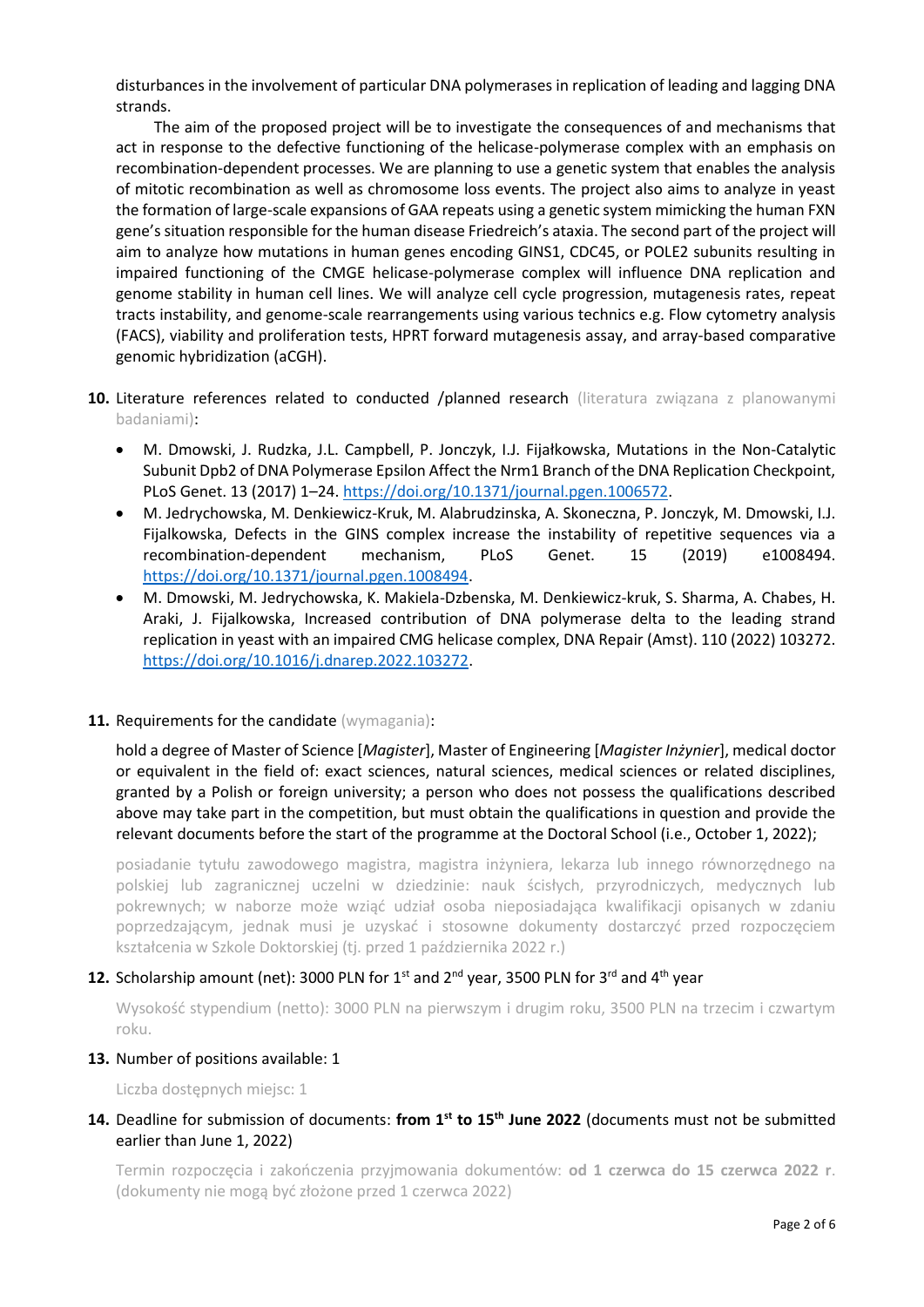## **15.** Selected candidates will be invited for **the interview** that **will take place from 24th to 30th June 2022** (the exact date will be given in the invitation).

Wybrani kandydaci zostaną zaproszeni na rozmowę kwalifikacyjną, która odbędzie się w terminie **od 24 do 30 czerwca 2022 r.** (dokładny termin zostanie przekazany w zaproszeniu na rozmowę).

#### **16.** The recruitment procedure must be completed until **July 6, 2022**.

Termin rozstrzygnięcia konkursu **6 lipca 2022 r.**

- **17.** Required documents:
- **a)** an application for admission to the Doctoral School, together with consent to the processing of personal data for the recruitment procedure and a statement on familiarising oneself with recruitment rules and conditions; [\(link to the form\)](https://ibb.edu.pl/app/uploads/2022/05/application-form_doctoralschool_ibb-pas.docx)

podanie o przyjęcie do Szkoły Doktorskiej wraz ze zgodą na przetwarzanie danych osobowych na potrzeby postępowania rekrutacyjnego oraz oświadczeniem o zapoznaniu się z zasadami i warunkami rekrutacji; ([odnośnik do formularza](https://ibb.edu.pl/app/uploads/2022/05/application-form_doctoralschool_ibb-pas.docx))

**b)** a copy of the diploma from a university or the candidate's statement on the estimated graduation date;

odpis dyplomu ukończenia uczelni wyższej lub oświadczenie kandydata o przewidywanym zakończeniu studiów;

**c)** a scientific curriculum vitae including information on the candidate's participation in scientific projects and other related activities, such as publications, involvement in science club, participation in academic conferences with an oral or poster presentation, national and international internships, prizes and awards, participation in grants, popularization of science, voluntary work;

życiorys naukowy zawierający informacje o udziale kandydata w projektach naukowych i innych aktywnościach związanych z działalnością naukową taką jak: publikacje, prace w kołach naukowych, udział w konferencjach naukowych z referatem, posterem, staże krajowe i zagraniczne, nagrody i wyróżnienia, udział w grantach, popularyzacji nauki, wolontariacie;

#### **d)** a list of completed university courses with marks;

wykaz ukończonych kursów uniwersyteckich wraz z ocenami;

#### **e)** a motivation letter;

list motywacyjny;

**f)** contact details to at least one academic adviser or academic staff member holding at least a doctor's degree, who has agreed to give an opinion on the applicant. The opinion should not be attached to the application;

dane kontaktowe do co najmniej jednego dotychczasowego opiekuna naukowego lub innego pracownika naukowego ze stopniem co najmniej doktora, który zgodził się wcześniej wydać opinię na temat kandydata. Opinii nie należy załączać do aplikacji;

## **g)** in the case of having a disability certificate or a certificate on the degree of disability, or a certificate referred to in Article 5 and Article 62 of the Act of 27 August 1997 on Vocational and Social Rehabilitation and Employment of Persons with Disabilities – a statement of holding such certificate;

w przypadku posiadania orzeczenia o niepełnosprawności lub orzeczenia o stopniu niepełnosprawności albo orzeczenia, o którym mowa w art. 5 oraz art. 62 ustawy z dnia 27 sierpnia 1997 r. o rehabilitacji zawodowej i społecznej oraz zatrudnianiu osób niepełnosprawnych – oświadczenie o jego posiadaniu;

**h)** candidates holding a diploma of completing studies abroad shall additionally attach a certified translation of the diploma, including the supplement, into Polish or English, unless the diploma or an official copy thereof, including the supplement, has been issued in English.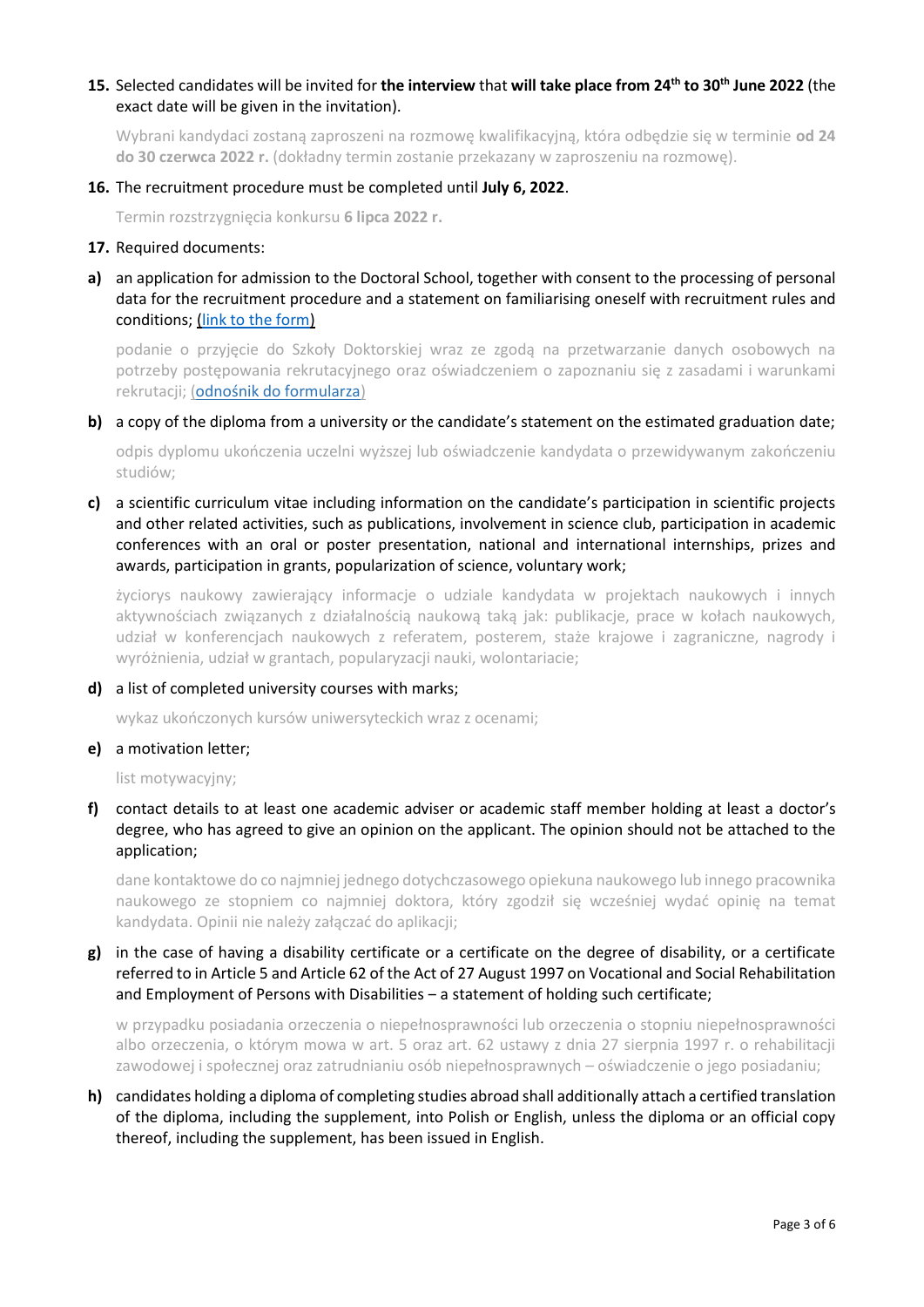kandydat legitymujący się dyplomem ukończenia studiów za granicą składa dodatkowo poświadczone tłumaczenie dyplomu, wraz z suplementem, na język polski lub angielski, chyba, że dyplom lub jego oficjalny odpis, wraz z suplementem, został wydany w języku angielskim;

- **18.** Language of documents (język dokumentów):
	- **either English or Polish up to the candidate's choice** (angielski lub polski do wyboru przez kandydata)

**19.** How to apply (jak złożyć aplikację):

Use the Application form for admission to the Doctoral School [\(link to the form\)](https://ibb.edu.pl/app/uploads/2022/05/application-form_doctoralschool_ibb-pas.docx)

Użyj formularza Podania o przyjęcie do Szkoły Doktorskiej ([odnośnik do formularza](https://ibb.edu.pl/app/uploads/2022/05/application-form_doctoralschool_ibb-pas.docx))

Merge all required documents as a single pdf file

Połącz wszystkie dokumenty w jeden plik formatu pdf

Send this file as an attachment to [PhDschool-recruitment@ibb.waw.pl](mailto:PhDschool-recruitment@ibb.waw.pl) **or** post documents to

Doctoral School (room 41) Institute of Biochemistry and Biophysics Polish Academy of Sciences Pawinskiego 5a 02-106 Warszawa Poland

Wyślij plik pdf na adres **[PhDschool-recruitment@ibb.waw.pl](mailto:PhDschool-recruitment@ibb.waw.pl)** lub prześlij dokumenty na adres:

Szkoła Doktorska (pokój 41) Instytut Biochemii i Biofizyki Polska Akademia Nauk ul. Pawińskiego 5a 02-106 Warszawa Polska

Include "**Procedure no. DSMBBC/2022/01**" and your first and last name as the subject of the e-mail

W tytule wiadomości e-mail umieść "**Procedure no. DSMBBC/2022/01"** oraz Twoje imię i nazwisko.

• The application must contain all documents described in section 17

Aplikacja musi zawierać wszystkie dokumenty opisane w punkcie 17

- **20.** The recruitment process consists of two stages:
- **a)** selection of candidates by the Committee based on their previous achievements and academic performance presented in the documents submitted; for each position no more than 4 applicants who have achieved the highest scores, but no less than 60% of the maximum points, shall be qualified for the next stage;
- **b)** an interview conducted by the Committee including in particular:
	- a presentation delivered by the candidate containing the outcomes of his/her research (a Master's thesis or other research work carried out by the candidate); the presentation must not last longer than 10 minutes;
	- questions asked by the members of the Committee related to the presented project, the methods used and interpretation of the results obtained;
	- questions asked by the members of the Committee related to the proposed PhD programme described in the recruitment announcement;
	- questions related to the candidate's motivation for scientific work.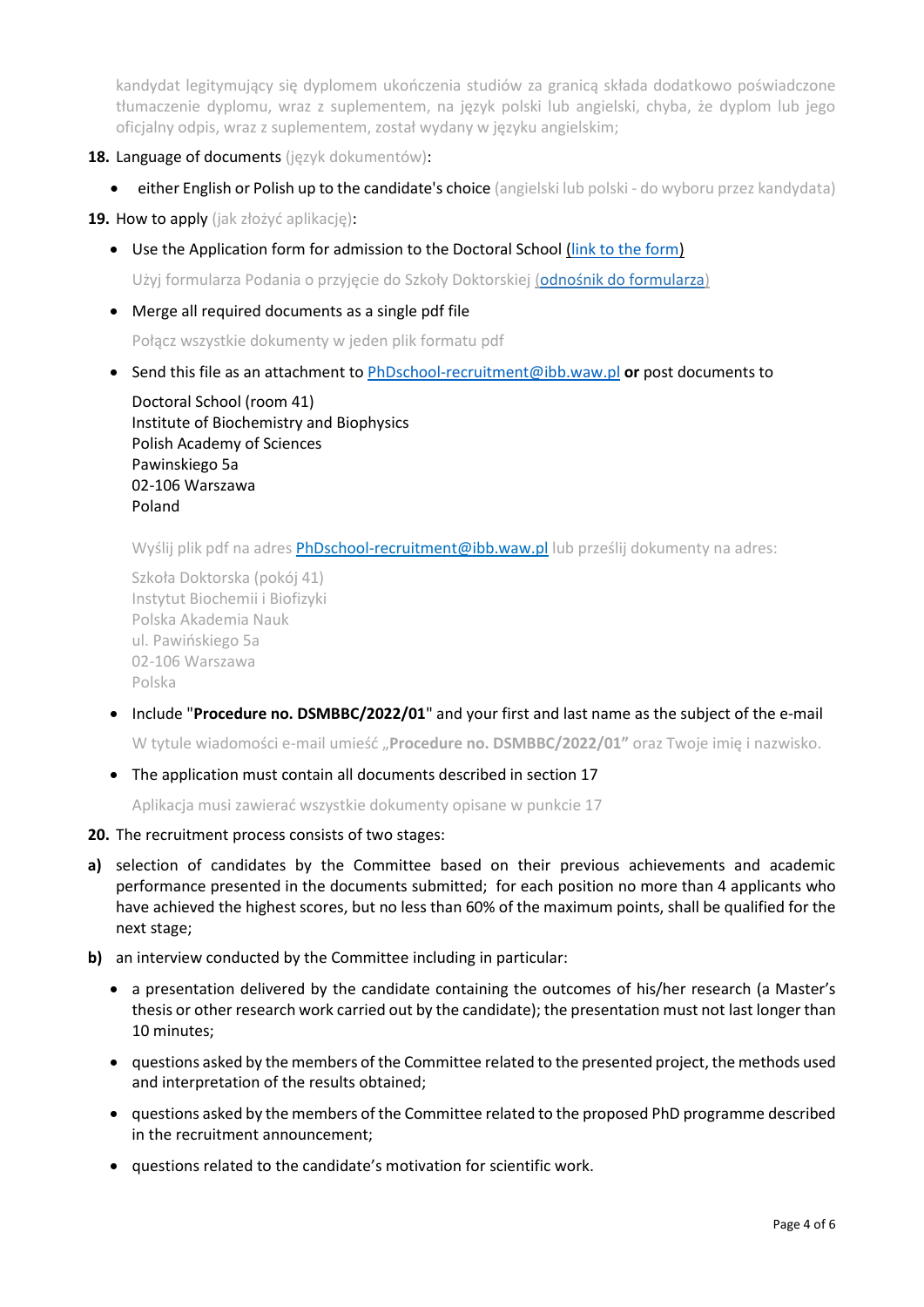Rekrutacja składa się z dwóch etapów:

- **a)** selekcji kandydatów przez Komisję na podstawie dotychczasowych osiągnięć i wyników w nauce przedstawionych w złożonych dokumentach; dla każdego oferowanego miejsca do kolejnego etapu zakwalifikowane zostaną nie więcej niż 4 osoby, które uzyskały najlepszą ocenę, nie mniejszą jednak niż 60% maksymalnej liczby punktów.
- **b)** rozmowy kwalifikacyjnej z Komisją, która obejmuje:
	- prezentację podczas której kandydat przedstawia wyniki swoich badań (pracy magisterskiej lub innej pracy badawczej wykonanej przez kandydata); prezentacja może trwać nie dłużej niż 10 minut;
	- zadanie pytań przez członków Komisji sprawdzających znajomości tematyki przedstawionej przez kandydata, stosowanych przez niego metod oraz umiejętności interpretacji uzyskanych wyników;
	- zadanie pytań przez członków Komisji sprawdzających znajomości tematyki wymienionej w ogłoszeniu o rekrutacji (proponowanym programie badawczym);
	- poznanie motywacji kandydata do pracy naukowej.
- 21. Language of interview (język rozmowy kwalifikacyjnej):
	- either English or Polish up to the candidate's choice (angielski lub polski do wyboru przez kandydata)
- **22.** Criteria for evaluation of candidates:
- **a)** Stage One
	- learning outcomes (a scale of the evaluation:  $0.0 6.0$  points);
	- participation in a scientific project or an academic conference (a poster or oral presentation) (a scale of the evaluation:  $0.0 - 1.0$  points);
	- co-authorship of a research paper (depending on the role in the publication) (a scale of the evaluation:  $0.0 - 1.0$  points);
	- involvement in science club (a scale of the evaluation: 0.0 or 0.5 points);
	- other achievements, e.g., awards, honors, scholarships, domestic and foreign internships, voluntary work, popularization of science (a scale of the evaluation:  $0.0 - 1.5$  points).
- **b)** Stage Two
	- understanding of the project performed and methods used; the ability to interpret the results obtained; knowledge in the field related to the presented project (a scale of the evaluation: 0-10 points);
	- knowledge in the field related to the proposed PhD programme described in the recruitment announcement (a scale of the evaluation: 0-10 points);
	- form of presentation of the candidate's results (a scale of the evaluation: 0-3 points).

### Kryteria oceny:

**a)** Etap pierwszy

- wyniki uzyskane w trakcie kształcenia (skala oceny 0,0 6,0 pkt.)
- udział w projekcie naukowym lub konferencji naukowej (plakat lub prezentacja ustna) (skala oceny 0,0 - 1,0 pkt.)
- współautorstwo publikacji naukowej (w zależności od roli w publikacji) (skala oceny 0,0 1,0 pkt.)
- praca w kole naukowym (skala oceny 0,0 lub 0,5 pkt.)
- inne osiągnięcia, np: nagrody, wyróżnienia, stypendia, staże krajowe i zagraniczne, wolontariat, popularyzacja nauki (skala oceny 0,0 - 1,5 pkt.)